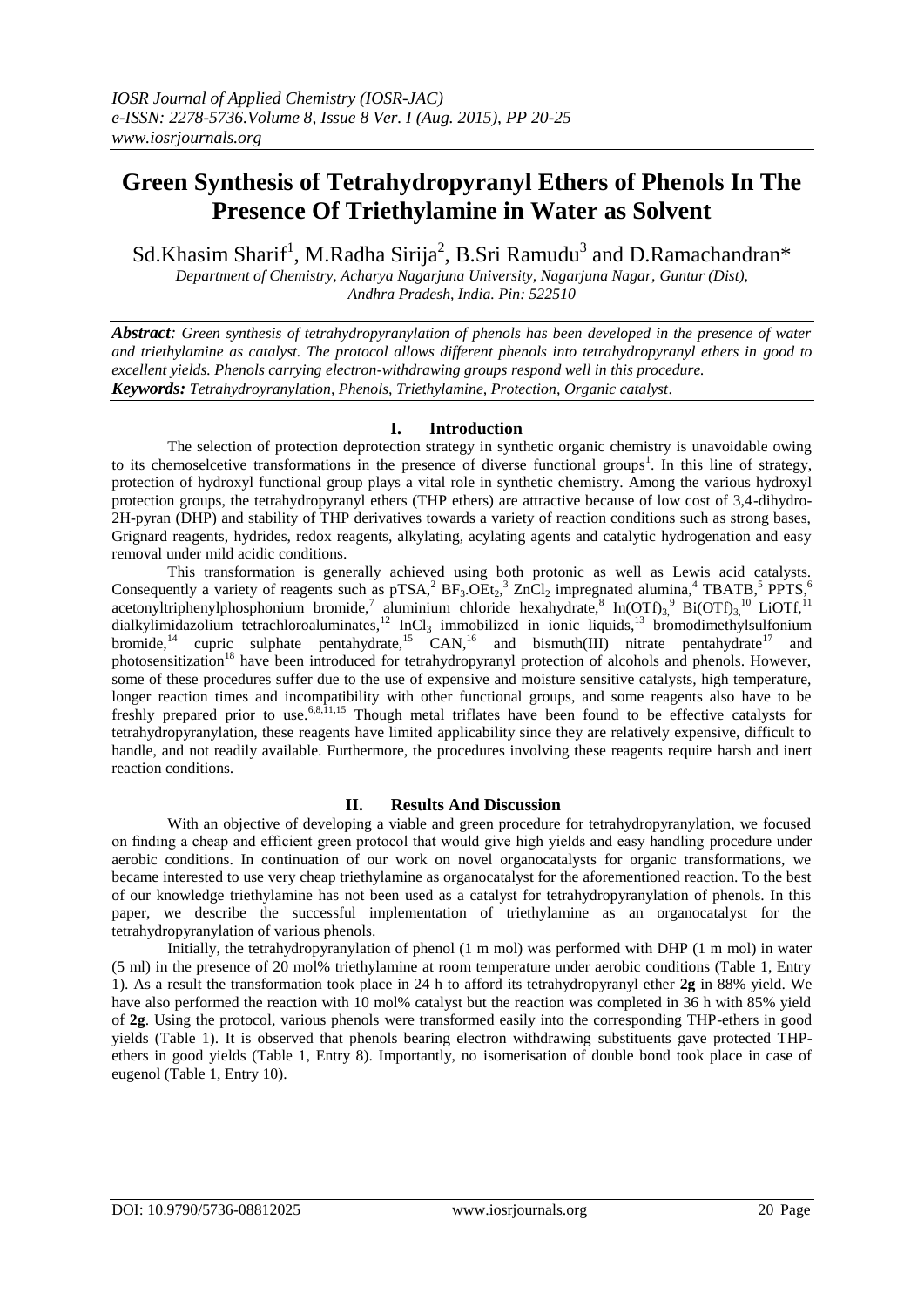| Entry            | ${\bf Substrate}$<br>(ROH) | Time<br>(h) | Product<br>(ROTHP)       | Yield <sup>b</sup> $(\% )$ |
|------------------|----------------------------|-------------|--------------------------|----------------------------|
| $\,1$            | ÖН                         | $24\,$      | ${\bf 2a}$               | $88\,$                     |
| $\sqrt{2}$       | QН<br>OWe                  | $24\,$      | $2\mathbf{b}$            | $80\,$                     |
| $\sqrt{3}$       | 웈<br>,CWe                  | $24\,$      | $2\mathbf{c}$            | $86\,$                     |
| $\overline{4}$   | ÖH<br>Ėr                   | 24          | $2\mathbf{d}$            | $\ensuremath{91}$          |
| $\mathfrak s$    | ÖН<br>a                    | $24\,$      | $2\mathrm{e}$            | $82\,$                     |
| $\sqrt{6}$       | QН<br>ÓШ е                 | $24\,$      | $2\mathbf{f}$            | $\ensuremath{91}$          |
| $\boldsymbol{7}$ | QН                         | $24\,$      | $2\mathbf{g}$            | $85\,$                     |
| $\,8\,$          | œ<br>NO <sub>2</sub>       | $24\,$      | $2\ensuremath{\text{h}}$ | $84\,$                     |
| $\boldsymbol{9}$ | ÖН<br>,0Me                 | $24\,$      | 2i                       | $80\,$                     |
| $10\,$           | 웈<br>OWe                   | 24          | 2j                       | $81\,$                     |

**Table 1.** Tetrahydropyranylation of alcohols and phenols catalyzed by triethylamine.<sup>a</sup>

<sup>a</sup>Yields are pure and isolated

# **III. Conclusion**

In conclusion, we have developed a simple and convenient method for tetrahydropyranylation of phenols in the presence of triethylamine. triethylamine is an effective, very cheap and viable catalyst in above synthetic transformations with various phenols. We believe that this methodology is valuable addition to modern synthetic methodologies.

# **Experimental Section**

General. All starting materials and other reagents were purchased from commercial suppliers and were used without further purification. Nuclear Magnetic Resonance (NMR) spectra were recorded on bruker instrument operating at 500 MHz and <sup>1</sup>H NMR spectra are obtained with TMS as internal standard in CDCl3 solvent. <sup>13</sup>C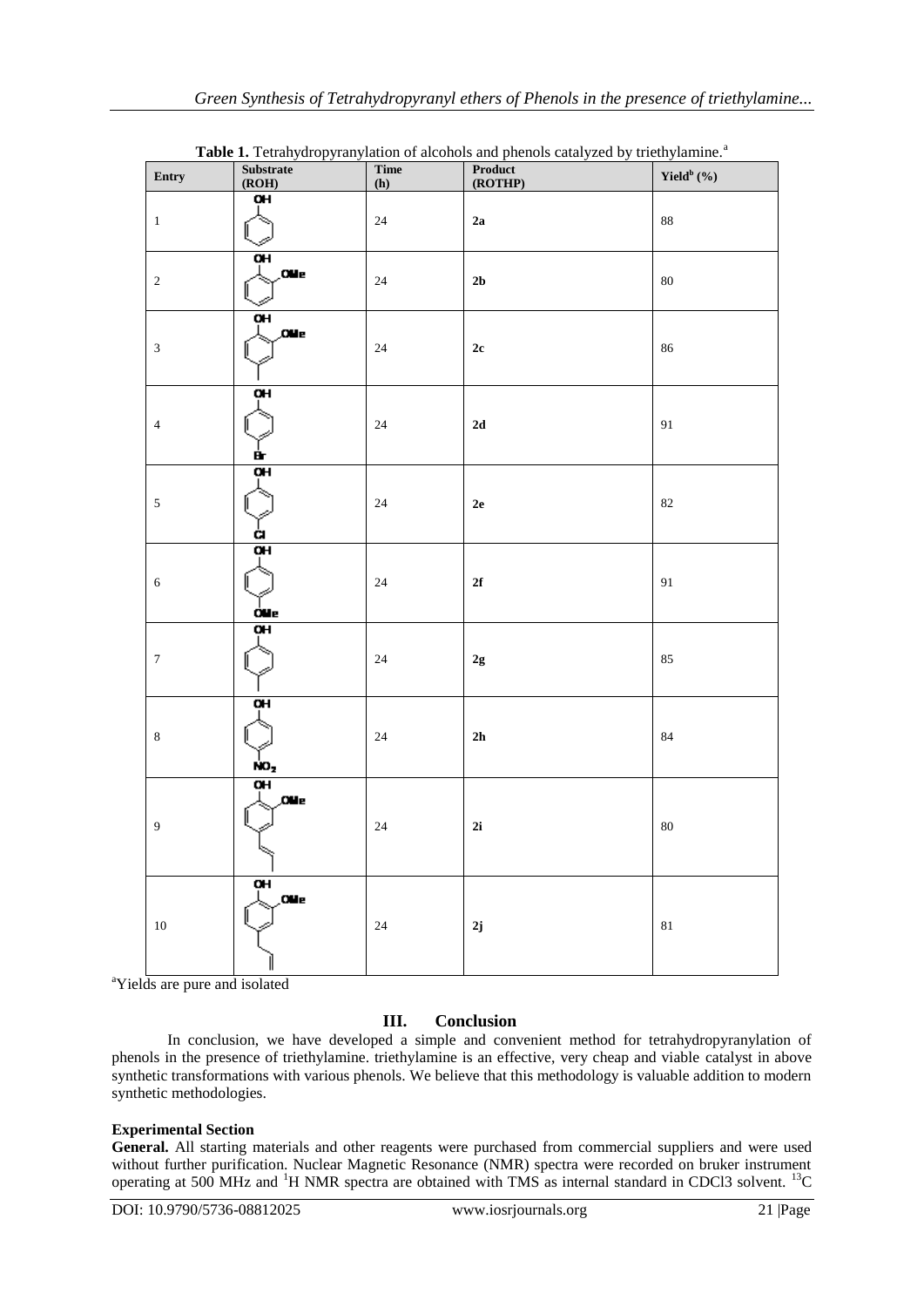NMR spectra are also obtained in CDCl3 instrument operating at 125 MHz. IR and Mass spectra were recorded. The reactions were assayed by thin-layer chromatography (TLC) and terminated as judged by the consumption of starting material. When peak multiplicities are reported, the following abbreviations are used s-singlet, d=doublet, t=triplet, m=multiplet, dd=doublet of doublet, dt=doublet of triplet. Coupling constants are reported in Hertz.

## **General procedure for the synthesis of tetrahydropyranyl ethers**

A solution of phenol (1 m mol), dihydro-2H-pyran (DHP, 1 m mol), and triethylamine (0.2 m mol, 20 mol%), in H2O (2 ml) were stirred at ambient temperature for an appropriate time (monitored by TLC or GC). After completion of the reaction (24 h), the compounds were extracted with  $CH_2Cl_2$  and dried (anhydrous. Na<sub>2</sub>SO<sub>4</sub>), and concentrated under reduced pressure to yield almost pure product. The product was purified further by column chromatography on silica gel using ethyl acetate/hexanes as the eluent (1:9).

## **Phenyl tetrahydro-2H-pyran-2-yl ether (2a):**



**Reaction time:** 24 h.

Yield:  $0.170 \text{ g} (88\%)$  as colourless oily liquid. **IR (neat) v<sub>max</sub>**: 3059, 2943, 1598, 1589, 964, 920, 754 cm<sup>-1</sup>. **<sup>1</sup>H NMR (CDCl3, 500 MHz):** 7.32-7.28 (m, 2H), 7.09-7.06 (m, 2H), 7.02-6.99 (m, 1H), 5.44 (t, J = 3.5 Hz, 1H), 3.97-3.92 (m, 1H), 3.64-3.60 (m, 1H), 2.07-2.00 (m, 1H), 1.90-1.87 (m, 2H), 1.75-1.59 (m, 3H) ppm. **<sup>13</sup>C NMR (CDCl3, 125 MHz):** 157.0, 129.3, 121.5, 116.4, 96.2, 61.9, 30.3, 25.1, 18.7 ppm. **MS:**  $m/z = 179 [M + H]$ <sup>+</sup>.

## **2-Methoxyphenyl tetrahydro-2H-pyran-2-yl ether (2b):**



**Reaction time:** 24 h. Yield: 0.191 g (80%) as colourless oily liquid.

**IR** (neat)  $v_{\text{max}}$ **:** 3055, 2943, 1592, 1502, 1455, 872, 770 cm<sup>-1</sup>. **<sup>1</sup>H NMR (CDCl3, 500 MHz):** 7.02-6.99 (m, 2H), 6.84-6.82 (m, 2H), 5.29 (t, J = 3.5 Hz, 1H), 3.97-3.92 (m, 1H), 3.76 (s, 3H), 3.61-3.58 (m, 1H), 2.02-1.98 (m, 1H), 1.87-1.83 (m, 2H), 1.69-1.60 (m, 3H) ppm. **<sup>13</sup>C NMR (CDCl3, 125 MHz):** 154.9, 151.5, 118.2, 114.9, 97.7, 62.4, 56.0, 30.9, 25.7, 19.3 ppm. **MS:**  $m/z = 209 [M + H]^{+}$ .

#### **2-Methoxy-4-methylphenyl tetrahydro-2H-pyran-2-yl ether (2c):**



**Reaction time:** 24 h.

Yield:  $0.202$  g (86%) as colourless oily liquid. **IR** (neat)  $v_{\text{max}}$ **:** 3035, 2941, 1590, 1511, 912, 871, 812 cm<sup>-1</sup>.

**<sup>1</sup>H NMR (CDCl3, 500 MHz):** 7.01 (d, J = 8.0 Hz, 1H), 6.72 (d, J = 1.5 Hz, 1H), 6.69 (dt, J = 8.0, 1.0 Hz, 1H), 5.33 (t, J = 3.0 Hz, 1H), 4.05-4.00 (m, 1H), 3.84 (s, 3H), 3.60-3.57 (m, 1H), 2.30 (s, 3H), 2.03-2.01 (m, 1H), 1.94-1.93 (m, 1H), 1.90-1.87 (m, 1H), 1.69-1.60 (m, 3H) ppm.

**<sup>13</sup>C NMR (CDCl3, 125 MHz):** 150.1, 143.9, 132.3, 121.0, 118.2, 113.3, 97.8, 62.1, 55.9, 30.3, 25.2, 21.0, 18.8 ppm.

 $\overline{\textbf{MS}}$ : m/z = 222 [M ]<sup>+</sup>.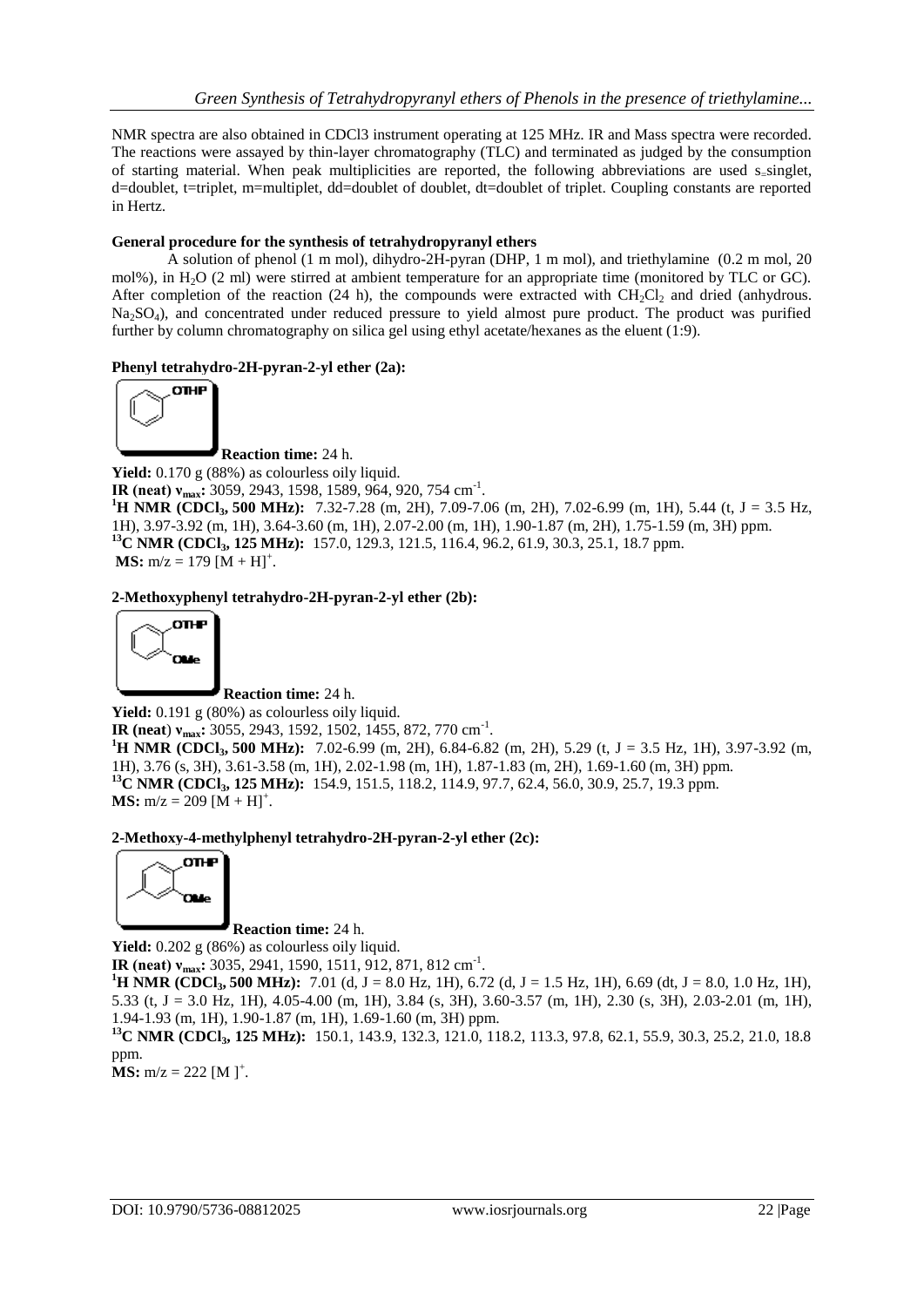**4-Bromophenyl tetrahydro-2H-pyran-2-yl ether (2d):** 



**Reaction time:** 24 h. Yield:  $0.241$  g (91%) as colourless oily liquid. **IR (neat)**  $v_{\text{max}}$ **: 3064, 2943, 1589, 1578, 919, 823, 645 cm<sup>-1</sup>. <sup>1</sup>H NMR (CDCl3, 500 MHz):** 7.38-7.35 (m, 2H), 6.95-6.92 (m, 2H), 5.37 (t, J = 3.0 Hz, 1H), 3.89-3.84 (m, 1H), 3.61-3.57 (m, 1H), 1.86-1.83 (m, 2H), 1.72-1.63 (m, 2H), 1.62-1.57 (m, 2H) ppm. **<sup>13</sup>C NMR (CDCl3, 125 MHz):** 156.1, 132.1, 118.2, 113.7, 96.4, 61.9, 30.1, 25.0, 18.5 ppm. **MS:**  $m/z = 258 [M + 2]^+$ .

#### **4-Chlorophenyl tetrahydro-2H-pyran-2-yl ether (2e):**



**Reaction time:** 24 h. Yield: 0.191 g (82%) as colourless oily liquid. **IR (neat)**  $v_{\text{max}}$ **:** 3076, 2944, 1596, 1583, 1489, 1021, 965, 919 cm<sup>-1</sup>. **<sup>1</sup>H NMR (CDCl3, 500 MHz):** 7.22-7.19 (m, 2H), 6.99-6.96 (m, 2H), 5.34 (t, J = 3.0 Hz, 1H), 3.88-3.83 (m, 1H), 3.60-3.56 (m, 1H), 2.00-1.95 (m, 1H), 1.86-1.82 (m, 2H), 1.68-1.56 (m, 3H) ppm. **<sup>13</sup>C NMR (CDCl3, 125 MHz):** 156.1, 129.7, 126.9, 118.3, 97.1, 62.4, 30.7, 25.6, 19.1 ppm. **MS:**  $m/z = 214 [M + 2]^+$ .

## **4-Methoxyphenyl tetrahydro-2H-pyran-2-yl ether (2f):**



**Reaction time:** 24 h.

Yield: 0.199 g (91%) as colourless oily liquid.

**IR (neat)**  $v_{\text{max}}$ **: 3039, 2943, 2872, 1506, 969, 920, 827 cm<sup>-1</sup>.** 

**<sup>1</sup>H NMR (CDCl3, 500 MHz):** 7.19 (dd, J = 8.0, 1.5 Hz, 1H), 6.98-6.95 (m, 1H), 6.91-6.88 (m, 2H), 5.38 (t, J = 3.5 Hz, 1H), 4.04-3.99 (m, 1H), 3.85 (s, 3H), 3.61-3.58 (m, 1H), 2.07-2.04 (m, 1H), 1.95-1.94 (m, 1H), 1.90- 1.88 (m, 1H), 1.69-1.59 (m, 3H) ppm.

**<sup>13</sup>C NMR (CDCl3, 125 MHz):** 154.4, 151.0, 117.7, 114.4, 97.2, 61.9, 55.5, 30.4, 25.2, 18.8 ppm. **MS:**  $m/z = 193 [M + H]^{+}$ .

## **4-Methylphenyl tetrahydro-2H-pyran-2-yl ether (2g):**



**Reaction time:** 24 h. Yield: 0.180 g (85%) as colourless oily liquid. **IR (neat) v<sub>max</sub>**: 3027, 2942, 1609, 1585, 969, 920, 817 cm<sup>-1</sup>. **<sup>1</sup>H NMR (CDCl3, 500 MHz):** 7.07-7.05 (m, 2H), 6.95-6.92 (m, 2H), 5.35 (t, J = 3.5 Hz, 1H), 3.93-3.88 (m, 1H), 3.59-3.55 (m, 1H), 2.27 (s, 3H), 2.01-1.96 (m, 1H), 1.85-1.81 (m, 2H), 1.67-1.55 (m, 3H) ppm. **<sup>13</sup>C NMR (CDCl3, 125 MHz):** 154.9, 130.8, 129.7, 116.4, 96.5, 61.9, 30.4, 25.2, 20.4, 18.8 ppm. **MS:**  $m/z = 193 [M + H]^{+}$ .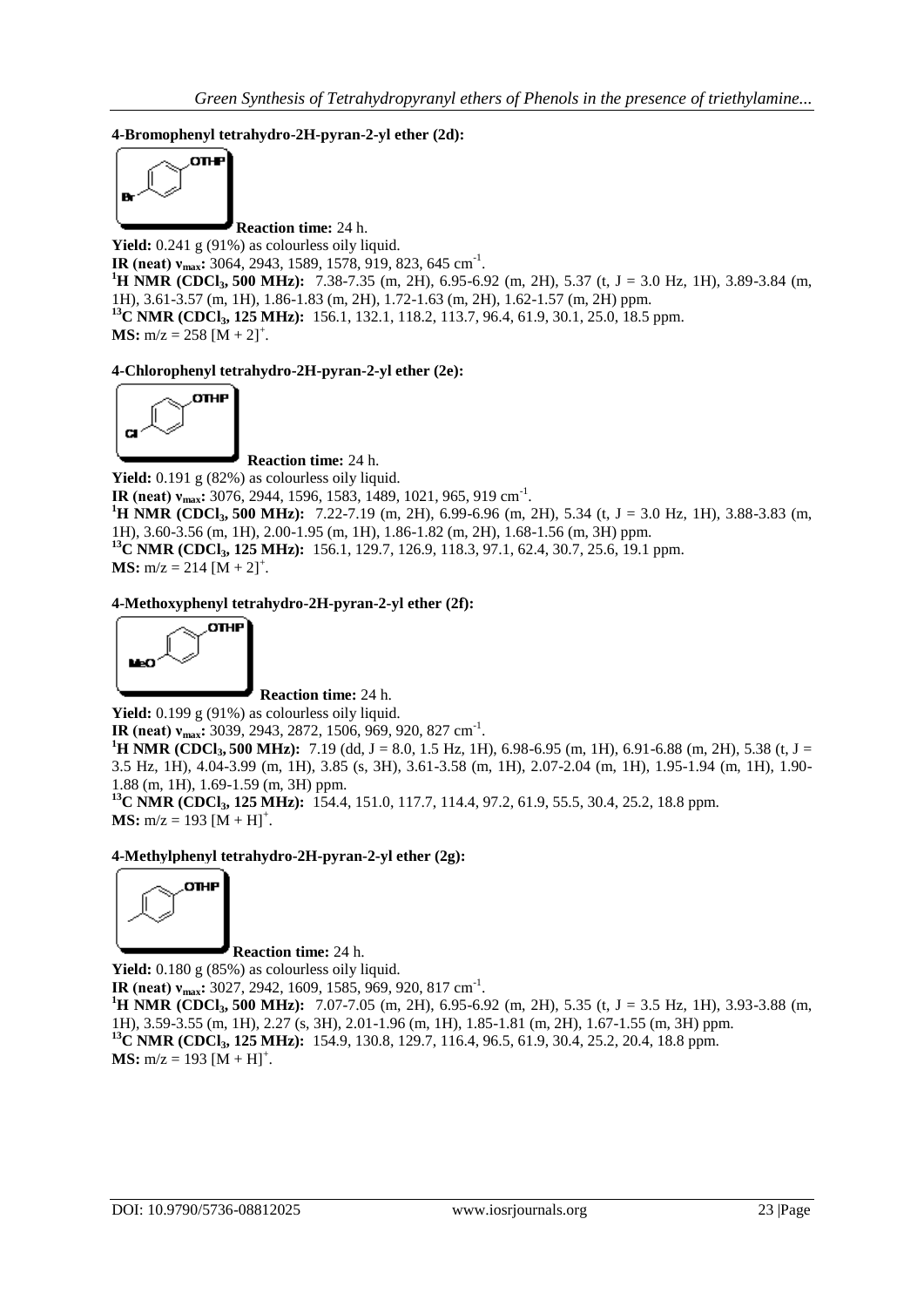**4-(Tetrahydro-2H-pyran-2-yloxy)benzaldehyde (2h):**



**Reaction time:** 24 h. Yield: 0.187 g (84%) as colourless oily liquid.

**IR** (neat)  $v_{\text{max}}$ : 3050, 2947, 2756, 1669, 1602, 966, 834, 787 cm<sup>-1</sup>.

**<sup>1</sup>H NMR (CDCl3, 500 MHz):** 9.90 (s, 1H), 7.85-7.83 (m, 2H), 7.18-7.16 (m, 2H), 5.56 (t, J = 3 Hz, 1H), 3.86 (td, J = 22.0, 11.0, 3.5 Hz, 1H), 3.66-3.63 (m, 1H), 2.04-1.98 (m, 1H), 1.92-1.89 (m, 2H), 1.77-1.69 (m, 2H), 1.65-1.61 (m, 1H) ppm.

**<sup>13</sup>C NMR (CDCl3, 125 MHz):** 190.9, 162.1, 131.7, 130.4, 116.4, 96.0, 62.0, 30.0, 24.9, 18.3 ppm. **MS:** m/z = 206 [M ]<sup>+</sup>.

## **2-Methoxy-4-(1-propenyl)phenyl tetrahydro-2H-pyran-2-yl ether (2i):**



**Reaction time:** 24 h.

Yield:  $0.225$  g (80%) as colourless oily liquid.

**IR (neat) v<sub>max</sub>**: 3045, 2950, 1600, 1591, 965, 927, 882 cm<sup>-1</sup>.

**<sup>1</sup>H NMR (CDCl3, 500 MHz):** 6.95 (d, J = 8.5 Hz, 1H), 6.79 (bs, 1H), 6.74 (d, J = 8.0 Hz, 1H), 6.23 (d, J = 15.5 Hz, 1H),  $6.05-5.98$  (m, 1H),  $5.27$  (t, J = 3.0 Hz, 1H), 3.92-3.87 (m, 1H), 3.75 (d, J = 1.5 Hz, 3H), 3.50-3.47 (m, 1H), 1.98-1.91 (m, 1H), 1.85-1.83 (m, 1H), 1.76 (d, J = 6.5 Hz, 3H), 1.58-1.50 (m, 4H) ppm.

**<sup>13</sup>C NMR (CDCl3, 125 MHz):** 150.3, 145.4, 132.8, 130.7, 124.1, 118.7, 118.0, 109.8, 97.7, 62.1, 56.0, 30.3, 25.3, 18.8, 18.3 ppm.

HRMS (ESI) m/z Calcd for  $C_{15}H_{21}O_3$  (M+H)<sup>+</sup>, 249.1491; Found, 249.1495.

#### **2-Methoxy-4-(2-propenyl)phenyl tetrahydro-2H-pyran-2-yl ether (2j):**



**Reaction time:** 24 h.

Yield: 0.233 g (81%) as colourless oily liquid.

**IR (neat) v<sub>max</sub>**: 3019, 2941, 1600, 1581, 962, 917, 871 cm<sup>-1</sup>.

**<sup>1</sup>H NMR (CDCl3, 500 MHz):** 7.05 (d, J = 8.0 Hz, 1H), 6.73 (d, J = 1.5 Hz, 1H), 6.70 (dd, J = 8.0, 1.5 Hz, 1H), 6.00-5.92 (m, 1H), 5.35 (t, J = 3.0 Hz, 1H), 5.11-5.05 (m, 2H), 4.04-3.99 (m, 1H), 3.83 (s, 3H), 3.60-3.57 (m, 1H), 3.33 (d, J = 6.5 Hz, 2H), 2.03-1.86 (m, 3H), 1.66-1.61 (m, 3H) ppm. <sup>1</sup>**<sup>3</sup>C NMR (CDCl3, 125 MHz):** 150.6, 144.9, 137.9, 134.8, 121.0, 118.5, 115.9, 113.2, 98.1, 62.4, 56.3, 40.2, 30.7, 25.6, 19.2 ppm.

**MS:** m/z = 248 [M ]<sup>+</sup>.

# **Associated Contents**

**Supporting Information**

<sup>1</sup>H NMR, <sup>13</sup>C NMR, IR and Mass spectra for compounds 2a-2j. This material is available free of charge via internet at [http://pubs.acs.org.](http://pubs.acs.org/)

# **Author Information**

#### **Corresponding Author**

\*Address: Coordinator, Department of Chemistry, Acharya Nagarjuna University, Nagarjuna Nagar, Guntur (Dist), Andhra Pradesh, India. Pin:522510

#### **Author Contribution**

These authors contributed equally to the work described in this paper.